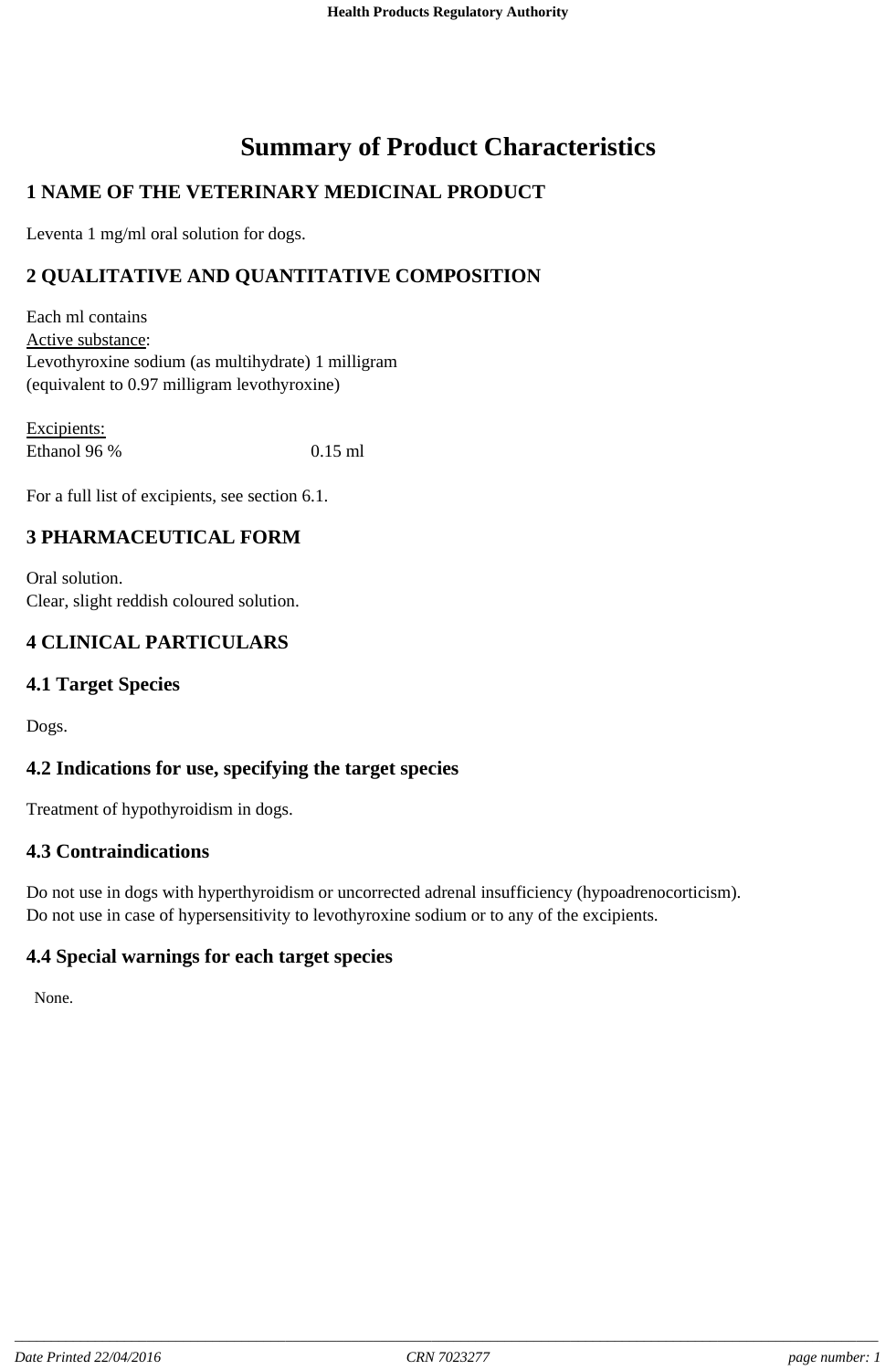# **4.5 Special precautions for use**

#### **i) Special precautions for use in animals**

The product should be used with caution in dogs with cardiac disease, diabetes mellitus or treated adrenal insufficiency (hypoadrenocorticism). For these dogs, gradual introduction of levothyroxine therapy, starting with 25% of the normal dose and increasing by 25% increments every two weeks until optimal stabilisation is achieved is recommended.

The clinical diagnosis of hypothyroidism should be confirmed by laboratory tests.

#### **ii) Special precautions to be taken by the person administering the veterinary medicinal product to animals** In the case of accidental ingestion, seek medical advice immediately and show the package leaflet or the label to

the physician. Note: this product contains a high concentration of L-thyroxine sodium and may present a risk to humans if ingested.

Wash hands after use.

In case of eye contact, flush immediately with water.

#### **4.6 Adverse reactions (frequency and seriousness)**

Adverse reactions associated with treatment with L-thyroxine sodium are primarily those of hyperthyroidism due to therapeutic overdose. They include body weight loss, hyperactivity, tachycardia, polydipsia, polyuria, polyphagia, vomiting and diarrhoea. Transient, self-resolving skin reactions such as mild to moderate scale formation may occur. See also section 4.10.

#### **4.7 Use during pregnancy, lactation or lay**

The safety of use in pregnant bitches has not been evaluated. However, thyroxine is essential for normal foetal development. Hypothyroidism during pregnancy may be associated with impaired cognitive development and increased foetal mortality. During pregnancy, maternal thyroid hormone requirements may increase. Pregnant bitches receiving treatment should therefore be monitored on a regular basis from conception until several weeks after delivery, as dose requirements may change during pregnancy and lactation.

Use in lactating bitches or animals intended for future breeding has not been evaluated

#### **4.8 Interaction with other medicinal products and other forms of interaction**

L-thyroxine absorption may be impaired by the concomitant administration of antacids, e.g. aluminium or magnesium salts or calcium carbonate, or ferrous sulphate, and sucralfate. Therefore, concomitant administration of Leventa with the above mentioned compounds should be avoided. At least 2 hours should elapse between administration of Leventa and such products.

The therapeutic response to Leventa may be altered by any compound that influences thyroid hormone metabolism and disposition (e.g. drugs displacing protein-binding site, modifying serum thyroxine-binding globulin concentration, or altering hepatic degradation of thyroxine or peripheral conversion of thyroxine to triiodothyronine). Thus, in case of concomitant administration of Leventa with a compound exhibiting one of these properties, it is recommended to recheck that thyroid hormone concentrations are appropriate and to adjust the dose of Leventa accordingly if needed.

Conversely, L-thyroxine supplementation may affect the pharmacokinetics and activity of concurrent therapies. In diabetic dogs treated with insulin, L-thyroxine supplementation may alter insulin requirements. In dogs with cardiac insufficiency, therapeutic response to cardiac glycosides may be decreased by L-thyroxine supplementation. Therefore, if treated with any of these compounds, dogs should be monitored carefully during initiation of treatment with Leventa.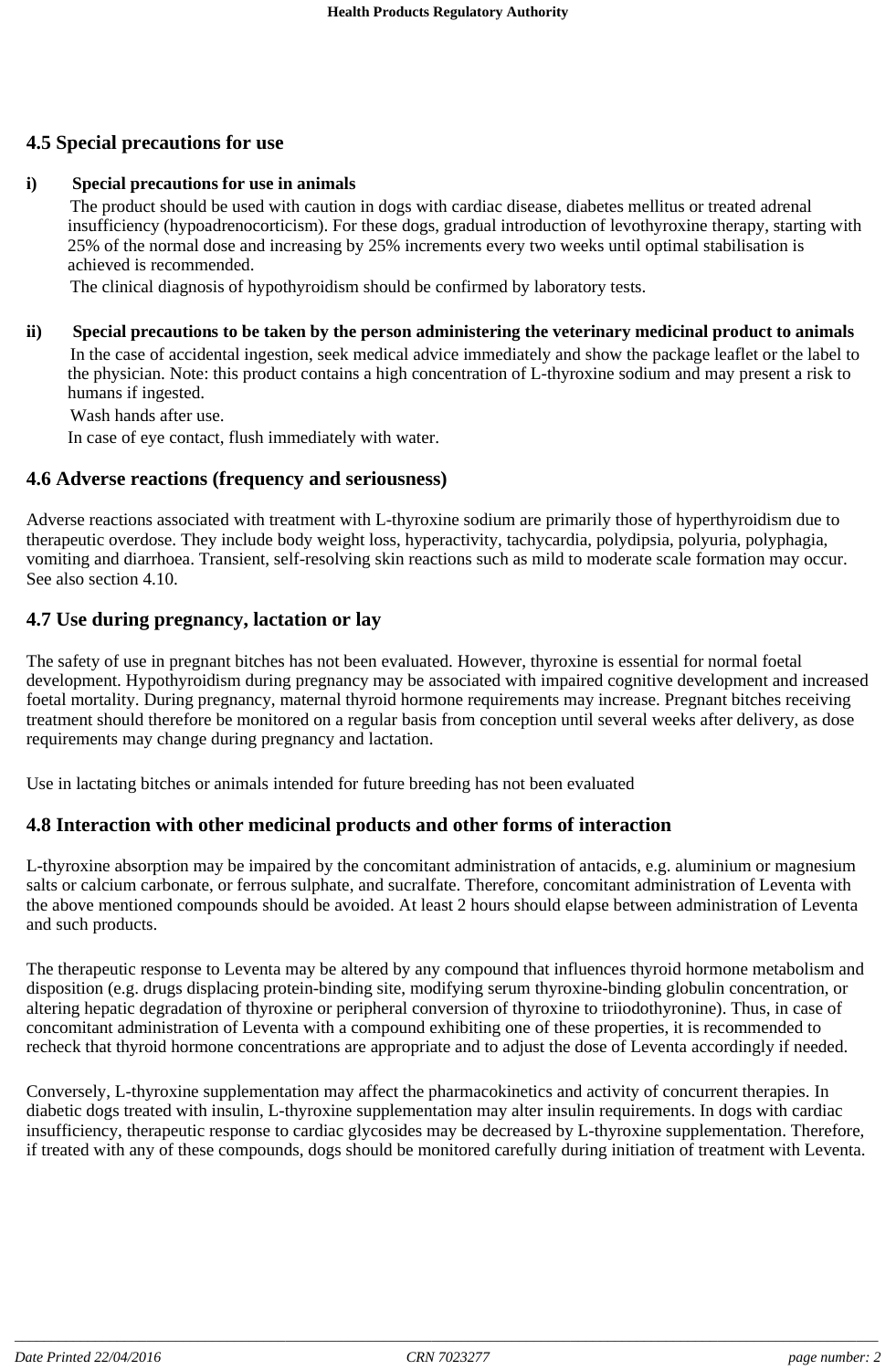# **4.9 Amounts to be administered and administration route**

For oral use only.

In thyroid hormone replacement therapy with L-thyroxine, the dose rate and regime have to be tailored individually to each dog. A starting dose rate of 20 microgram L-thyroxine sodium/kg once daily is recommended; this corresponds to 0.2 mL of the product per 10 kg bodyweight.

At re-examination four weeks later, dose adjustments should be performed based on the clinical response to treatment and thyroid hormone concentration evaluated 4-6 hours after administration of the product. Further assessment of hormonal responses and dose adjustment may be repeated at 4 week intervals if required.

A maintenance dose rate between 10 and 40 microgram/kg body weight once daily is generally sufficient to control the clinical signs of hypothyroidism and to restore thyroid hormone concentrations to within the reference range. Depending on the dose rate determined as suitable for the dog and on its body weight,

the volume (in mL) of the product to be administered once daily can be estimated using the following table:

| <b>Body weight</b> | Dosage (microgram/kg)      |      |      |      |
|--------------------|----------------------------|------|------|------|
| (kg)               | 10                         | 20   | 30   | 40   |
|                    | Volume of the product (mL) |      |      |      |
| 5                  | 0.05                       | 0.10 | 0.15 | 0.20 |
| 10                 | 0.10                       | 0.20 | 0.30 | 0.40 |
| 15                 | 0.15                       | 0.30 | 0.45 | 0.60 |
| 20                 | 0.20                       | 0.40 | 0.60 | 0.80 |
| 25                 | 0.25                       | 0.50 | 0.75 | 1.00 |
| 30                 | 0.30                       | 0.60 | 0.90 | 1.20 |
| 35                 | 0.35                       | 0.70 | 1.05 | 1.40 |
| 40                 | 0.40                       | 0.80 | 1.20 | 1.60 |
| 45                 | 0.45                       | 0.90 | 1.35 | 1.80 |
| 50                 | 0.50                       | 1.00 | 1.50 | 2.00 |

Once a suitable dose rate and regime have been established, it is recommended to recheck every 6 months that thyroid hormone concentrations are appropriate.

The improvement in clinical signs occurs differentially following the onset of treatment with L-thyroxine: whilst metabolic signs improve within two weeks after the onset of treatment, dermatological signs may require 6 weeks or more of treatment before improvement is seen.

The product should be administered at the same time every day. The absorption of L-thyroxine is influenced by food. In order to achieve consistent absorption of L-thyroxine, it is recommended to administer L-thyroxine 2-3 hours prior to feeding, which will maximise the degree of absorption and minimize variation in absorption (see also section 5.2). If L-thyroxine is administered less than 2 hours before feeding, at or after feeding, the feed given (type and amount) should be standardized.

Instruction for use of the oral syringe:

Open the bottle. Attach the dosing syringe to the bottle by gently pushing the end of the syringe onto the insert in the bottle. Turn the bottle/syringe upside down and draw the solution into the syringe by pulling the plunger out until the edge of the ring on the end of the plunger coincides with the expected volume or body weight in kilograms. Turn the bottle/syringe right way up and remove the syringe from the insert. After administering the product, clean the syringe by flushing with clean water and allow to dry naturally.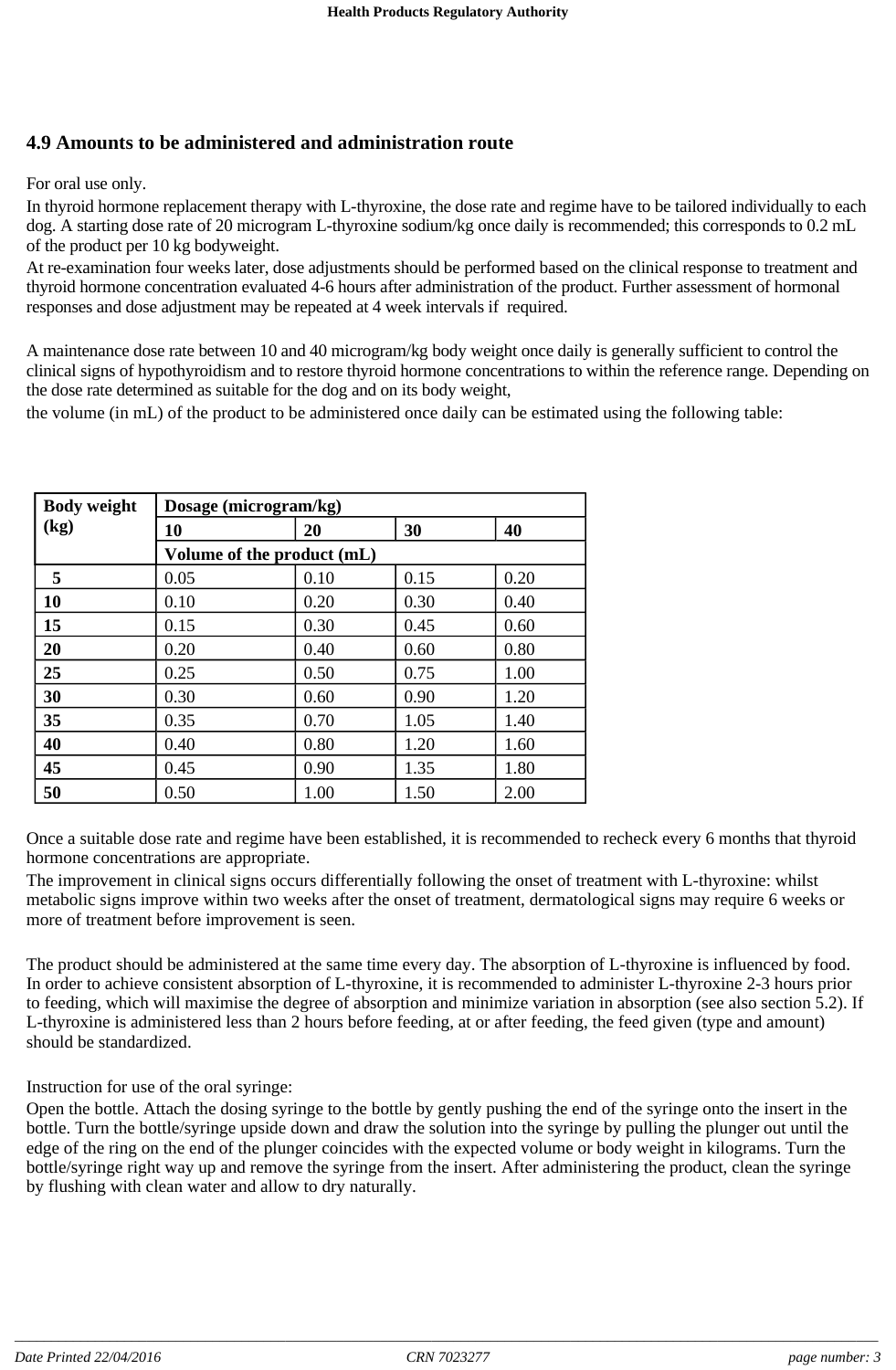#### **4.10 Overdose (symptoms, emergency procedures, antidotes), if necessary**

Clinical signs of overdose with L-thyroxine are identical to those of hyperthyroidism and include body weight loss, hyperactivity, tachycardia, polydipsia, polyuria, polyphagia and diarrhoea. These signs are generally mild and fully reversible. Overdose may be accompanied by reversible changes in blood biochemistry, e.g. elevated glucose, inorganic phosphorus and albumin:globulin ratio, and reduced total protein and cholesterol.

In a tolerance study, healthy dogs treated with the product at 40 µg/kg body weight once daily during 91 consecutive days did not present any relevant clinical sign. At dose rates of 120 and 200 µg/kg body weight, dogs did not exhibit signs other than those of hyperthyroidism, mainly body weight loss. These signs were mild and reversible, with recovery occurring within 5 weeks after cessation of treatment.

Standard measures should be taken to remove non-absorbed drug from the gastro-intestinal tract. If chronic overdosage is suspected, the dose should be re-evaluated.

#### **4.11 Withdrawal Period(s)**

Not applicable.

# **5 PHARMACOLOGICAL or IMMUNOLOGICAL PROPERTIES**

Pharmacotherapeutic group: thyroid hormones, ATCvet code: QH03AA01.

#### **5.1 Pharmacodynamic properties**

L-thyroxine is identical in structure and mode of action to the thyroxine (T4) secreted physiologically and present in mammals with a normally functioning thyroid gland. Thyroxine is metabolised mainly to tri-iodothyronine (T3). T4 and T3 have a large variety of biological effects throughout the body. They are essential for the regulation of basal metabolism, cardiac function and blood flow, lipid and carbohydrate metabolism. They are also essential for the normal growth and development of the neurological and skeletal systems.

#### **5.2 Pharmacokinetic properties**

There is considerable variation in the pharmacokinetics between individual dogs. After oral administration of the product to euthyroid, fasted dogs, t<sub>max</sub> occurred at approximately 2.5 -3 hours. The serum half-life of L-thyroxine was approximately 7 hours. Bioavailability was 22%. After repeated oral administration over 14 consecutive days at a dose rate of 40 µg/kg/day, there was no accumulation of L-thyroxine in serum. Concomitant administration of food with the product delays absorption and reduces the extent of absorption of L-thyroxine from the gastrointestinal tract by approximately 50%. L-thyroxine is highly protein bound.

The major site of thyroxine (T4) metabolism is the liver. The main pathway for the metabolism of T4 is its conversion, by deiodination, to the active metabolite triiodothyronine (T3). Further deiodination of T4 and T3 leads to production of inactive compounds. Excretion is mainly observed via biliary and, to a lesser extent, urinary routes.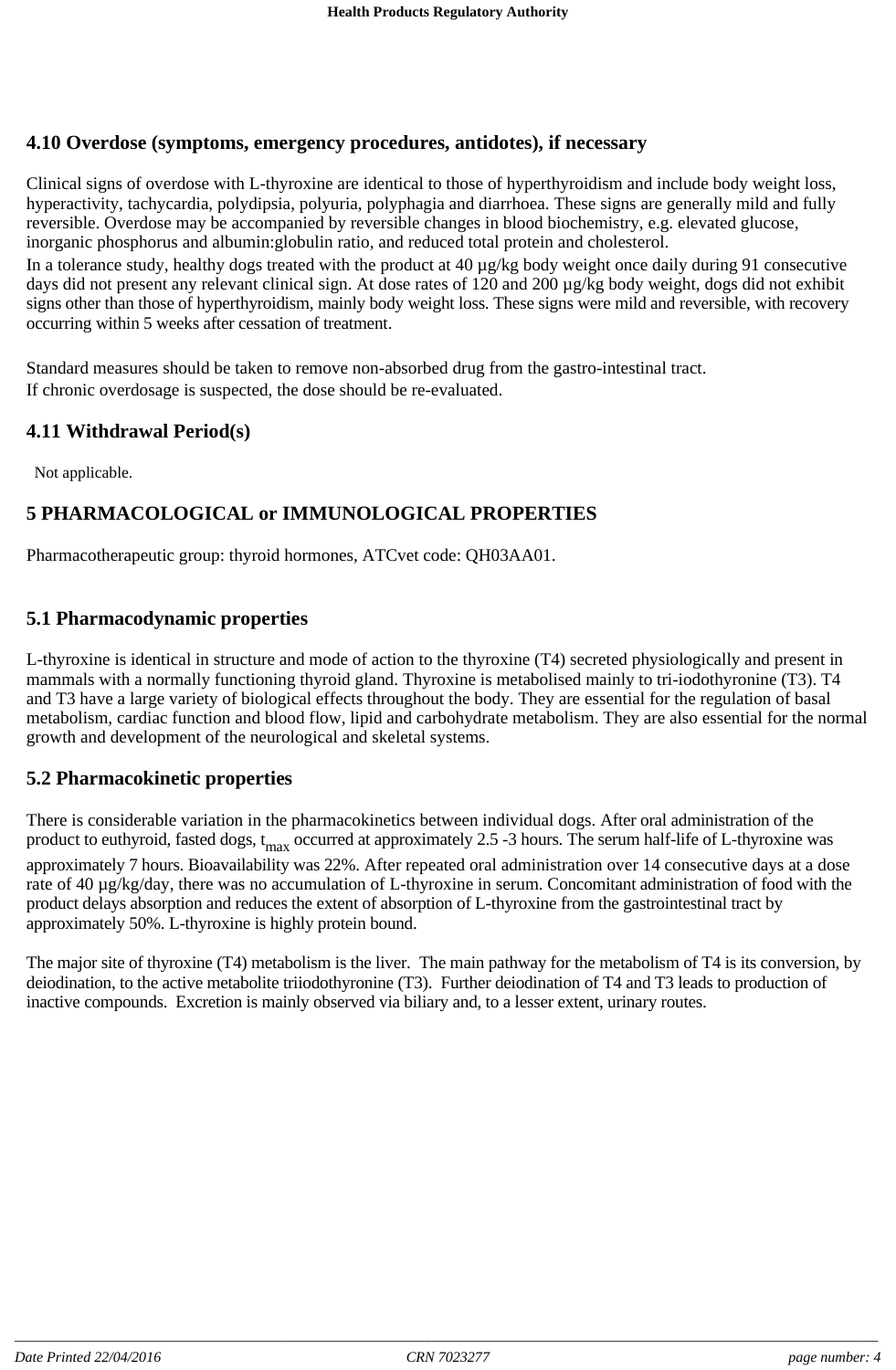# **6 PHARMACEUTICAL PARTICULARS**

#### **6.1 List of excipients**

Ethanol 96% Hydroxypropylbetadex Sodium hydrogen carbonate Sodium hydroxide Hydrochloric acid Purified Water

#### **6.2 Incompatibilities**

None known.

#### **6.3 Shelf-life**

Shelf-life of the veterinary medicinal product as packaged for sale: 2 years Shelf life after first opening the immediate packaging: 6 months.

#### **6.4 Special precautions for storage**

Store in a refrigerator ( $2^{\circ}$ C -  $8^{\circ}$ C). Store in the original container.

# **6.5 Nature and composition of immediate packaging**

30 mL amber glass bottle with a transparent LDPE insert and with a white HDPE child-resistant cap with tamper-proof closure in a printed carton.

A 1 ml oral syringe graduated in 0.05 ml increments is supplied with the product.

Pack sizes: 1 x 30 ml, 6 x 30 ml and 12 x 30 ml. Not all pack sizes may be marketed.

#### **6.6 Special precautions for the disposal of unused veterinary medicinal products or waste materials**

Any unused veterinary medicinal product or waste materials derived from such veterinary medicinal product should be disposed of in accordance with local requirements.

# **7 MARKETING AUTHORISATION HOLDER**

Intervet Ireland Ltd Magna Business Park Citywest Road Dublin 24 Ireland

# **8 MARKETING AUTHORISATION NUMBER(S)**

VPA 10996/199/001